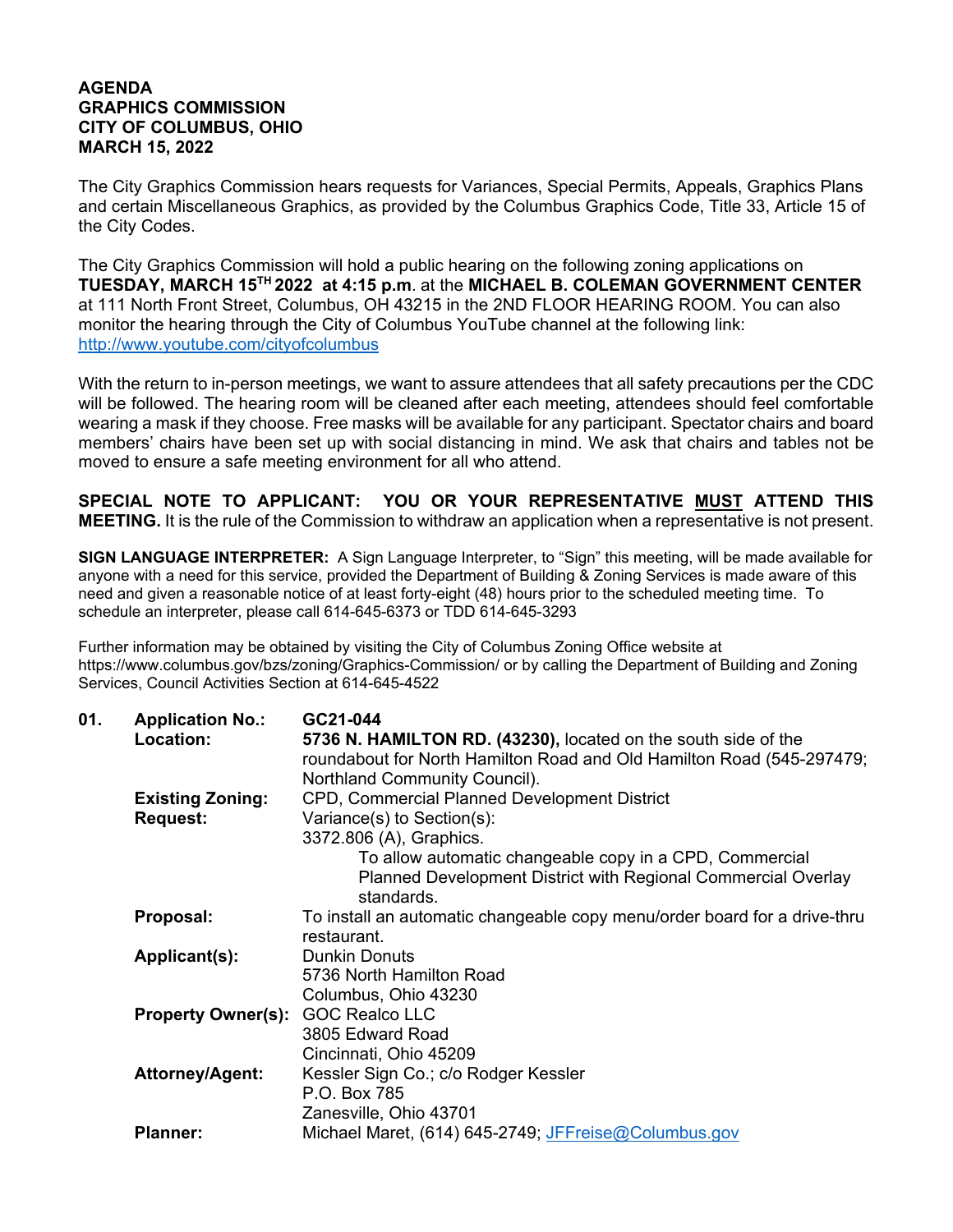| 02. | <b>Application No.:</b>   | GC21-052                                                              |
|-----|---------------------------|-----------------------------------------------------------------------|
|     | Location:                 | 737 BETHEL RD. (43214), located on the south side of Bethel Road,     |
|     |                           | approximately 470 feet west of Olentangy River Road (010-292365;      |
|     |                           | Northwest Civic Association).                                         |
|     | <b>Existing Zoning:</b>   | C-4, Commercial District                                              |
|     | <b>Request:</b>           | Variance(s) to Section(s):                                            |
|     |                           | 3372.806(A), Graphics                                                 |
|     |                           | To allow automatic changeable copy in the Regional Commercial         |
|     |                           | Overlay.                                                              |
|     | Proposal:                 | To install a menu board that contains automatic changeable copy.      |
|     | Applicant(s):             | Rensko Holdings, LLC                                                  |
|     |                           | 17 West Schrock Road                                                  |
|     |                           | Westerville, Ohio 43081                                               |
|     | <b>Property Owner(s):</b> | SKO Ren RBP Properties, LLC                                           |
|     |                           | 294 McNair Road                                                       |
|     |                           | Williamsville, Kentucky 14221                                         |
|     | <b>Attorney/Agent:</b>    | Moore Signs, c/o Steve Moore                                          |
|     |                           | 6060 Westerville Road                                                 |
|     |                           | Westerville, Ohio 43081                                               |
|     | <b>Planner:</b>           | Jamie Freise, (614) 645-6350; JFFreise@Columbus.gov                   |
|     |                           |                                                                       |
| 03. | <b>Application No.:</b>   | GC21-053                                                              |
|     | Location:                 | 1815 MORSE RD. (43229), located at the southeast corner of Morse Road |
|     |                           | and Tamarack Boulevard (010-290497; Northland Community Council).     |
|     | <b>Existing Zoning:</b>   | C-4, Commercial District                                              |
|     | <b>Request:</b>           | Variance(s) to Section(s):                                            |
|     |                           | 3372.806(A), Graphics                                                 |
|     |                           | To allow automatic changeable copy in the Regional Commercial         |
|     |                           | Overlay.                                                              |
|     | Proposal:                 | To install a menu board that contains automatic changeable copy.      |
|     | Applicant(s):             | Rensko Holdings, LLC                                                  |
|     |                           | 17 West Schrock Road                                                  |
|     |                           | Westerville, Ohio 43081                                               |
|     | <b>Property Owner(s):</b> | Tim Donuts US Limited, Inc.                                           |
|     |                           | PO Box 460389                                                         |
|     |                           | Houston, Texas 77056                                                  |
|     | Attorney/Agent:           | Moore Signs, c/o Steve Moore                                          |
|     |                           | 6060 Westerville Road                                                 |
|     |                           | Westerville, Ohio 43081                                               |
|     | <b>Planner:</b>           | Jamie Freise, (614) 645-6350; JFFreise@Columbus.gov                   |
|     |                           |                                                                       |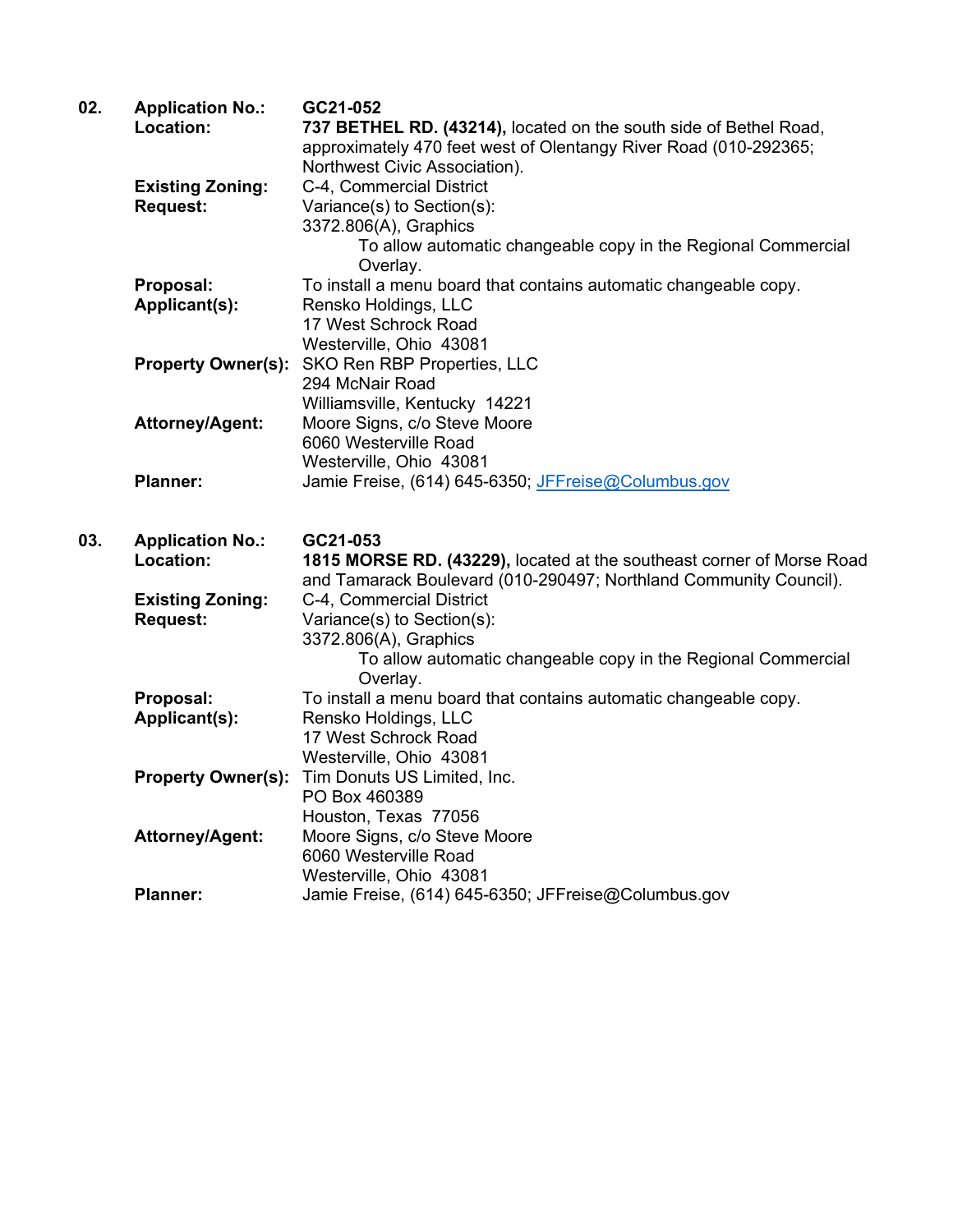| 04. | <b>Application No.:</b>            | GC21-054                                                                     |
|-----|------------------------------------|------------------------------------------------------------------------------|
|     | Location:                          | 6390 SAWMILL RD. (43235), located on the east side of Sawmill Road,          |
|     |                                    | approximately 175 feet north of West Dublin-Granville Road (590-231822;      |
|     |                                    | Far Northwest Coalition).                                                    |
|     | <b>Existing Zoning:</b>            | C-4, Commercial District                                                     |
|     | <b>Request:</b>                    | Variance(s) to Section(s):                                                   |
|     |                                    | 3372.806(A), Graphics                                                        |
|     |                                    | To allow automatic changeable copy in the Regional Commercial                |
|     | Proposal:                          | Overlay.<br>To install a menu board that contains automatic changeable copy. |
|     | Applicant(s):                      | Rensko Holdings, LLC                                                         |
|     |                                    | 17 West Schrock Road                                                         |
|     |                                    | Westerville, Ohio 43081                                                      |
|     | <b>Property Owner(s):</b>          | Hammerhead Sawmill, LLC                                                      |
|     |                                    | PO Box 20925                                                                 |
|     |                                    | Columbus, Ohio 43220                                                         |
|     | <b>Attorney/Agent:</b>             | Moore Signs, c/o Steve Moore                                                 |
|     |                                    | 6060 Westerville Road                                                        |
|     |                                    | Westerville, Ohio 43081                                                      |
|     | <b>Planner:</b>                    | Jamie Freise, (614) 645-6350; JFFreise@Columbus.gov                          |
|     |                                    |                                                                              |
| 05. | <b>Application No.:</b>            | GC22-001                                                                     |
|     | Location:                          | 6100 N. HAMILTON RD. (43054), located on the east side of North              |
|     |                                    | Hamilton Road, approximately 2,000 feet between State Route 161 to the       |
|     |                                    | north and Dublin-Granville Road to the east (010-285960; Northland           |
|     |                                    | Community Council).                                                          |
|     | <b>Existing Zoning:</b>            | CPD, Commercial Planned Development District                                 |
|     | <b>Request:</b>                    | Variance(s) to Section(s):                                                   |
|     |                                    | 3375.15(B,C), Banner standards.                                              |
|     |                                    | To increase the graphic area of banners from 16 square feet to               |
|     |                                    | 1,120 square feet (14' x 80') on the north and south elevations and          |
|     |                                    | to 2,800 square feet (14' x 200') on the east and west elevations            |
|     |                                    | and to increase the duration of display from 30 days to 12 months.           |
|     | Proposal:                          | To install banners to an existing building.                                  |
|     | Applicant(s):                      | The Ohio State University, c/o Erin Prosser                                  |
|     |                                    | 1534 North High Street                                                       |
|     |                                    | Columbus, Ohio 43201                                                         |
|     | <b>Property Owner(s):</b>          | Applicant                                                                    |
|     |                                    |                                                                              |
|     | Attorney/Agent:<br><b>Planner:</b> | None<br>Jamie Freise, (614) 645-6350; JFFreise@Columbus.gov                  |